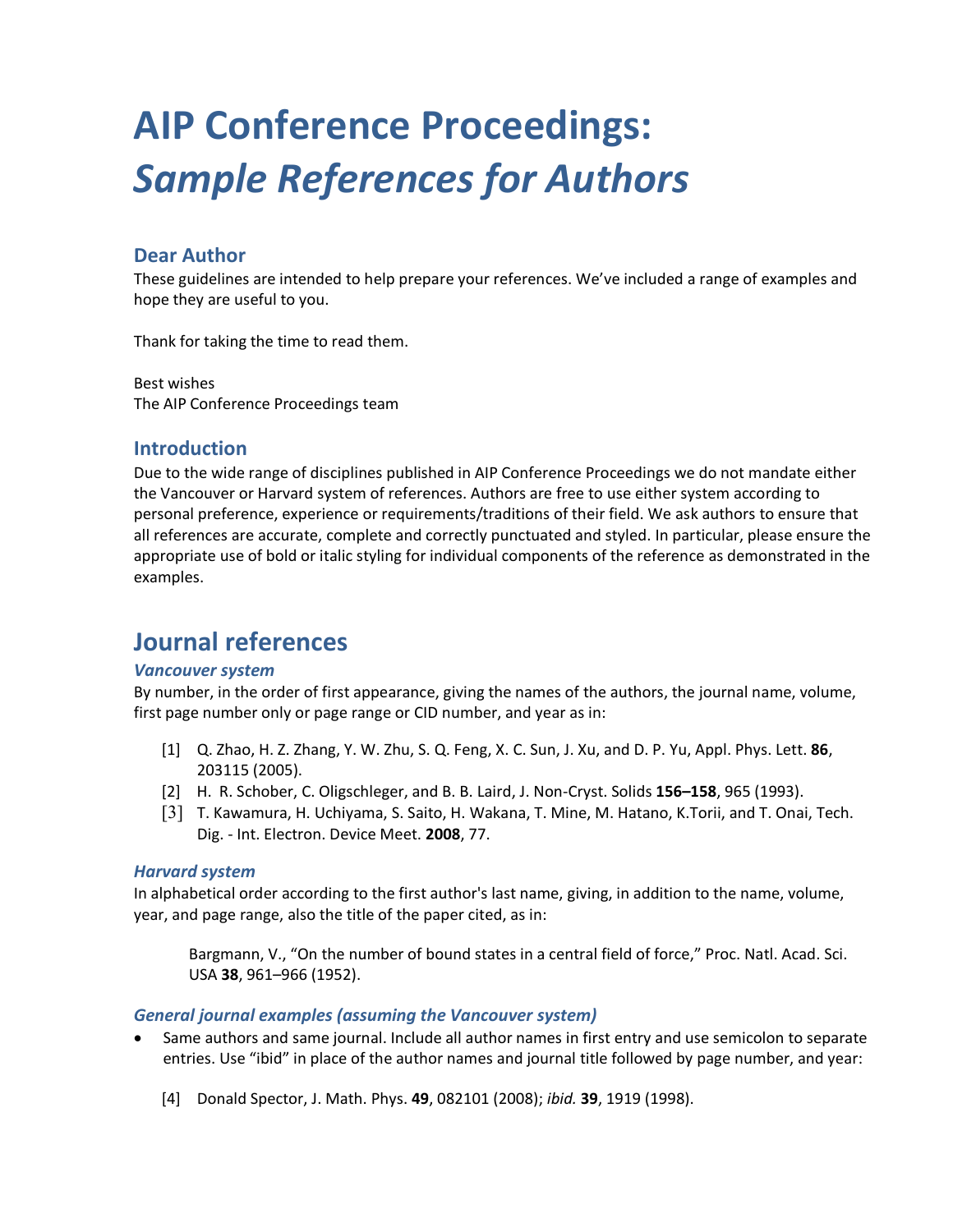- Different authors and same journal. Include all author names and use semicolon to separate entries. Use "ibid" in place of the journal title followed by volume number, page or CID number, and year:
	- [5] S. Stellmer, M. K. Tey, B. Huang, R. Grimm, and F. Schreck, Phys. Rev. Lett. **103**, 200401 (2009); Y. N. M. de Escobar, P. G. Mickelson, M. Yan, B. J. DeSalvo, S. B. Nagel, and T. C. Killian*, ibid.* **103**, 200402 (2009).
- Different authors, same journal, and same volume. Include all author names and use semicolon to separate entries. In the second entry use "*ibid*" in place of the journal title and volume number followed by page number.
	- [6] S. L. Schmidt, Phys. Plasmas **2**, 345 (1995); G. Fogaccia and F. Romanelli*, ibid.*, 227.
- Articles "submitted to" or "accepted for publication" (but not yet published) in a journal: Must include authors' names and the title of the article:
	- [7] W. Morris-Schmidt, "A theory for scrape off layer phenomena," Appl. Phys. Lett. (submitted).
- Articles "in press" must include title of article and title of journal:
	- [8] L. M. Lin and P. T. Lai, "Improved high-field reliability for a SiC metal–oxide–semiconductor device by the incorporation of nitrogen into its HfTiO gate dielectric," J. Appl. Phys. (in press).
- Unpublished articles. Must include authors' names and article title. Journal name is not required:
	- [9] G.-H. Lee, R. Cooper, S. Joo An, S. Lee, A. van der Zande, N. Petrone, A. G. Hammerberg, C. Lee, B. Crawford, W. Oliver, J. W. Kysar, and J. Hone, "A theory of relativity" J. Appl. Phys. (unpublished).
- Private communication: Must include the year in which the communication took place:
	- [10] A. Einstein (private communication, 1954).

## **Books, reports and proceedings references**

The following examples assume a Vancouver system.

- **List authors and editors**. Must include publisher and year of publication, and the page numbers (unless the entire book is being cited).
	- [11] O. L. Wheeler, in *Plasma Diagnostics Techniques*, edited by R. H. Huddleston and S. L. Leonard (Academic, New York, 1965), p. 167.
	- [12] M. Meyyappan and M. K. Sunkara, *Inorganic Nanowires: Applications, Properties and Characterization* (CRC, Boca Raton, FL, 2010).
	- [13] H. Morgan and N. G. Green, *AC Electrokinetics: Colloids and Nanoparticles* (Research Studies Press, Baldock, Hertfordshire, England, 2003). p. 529
- **Government publications**: Format as for a book citation. Each must include the author(s), title of the publication, name of the publisher, city and year of publication, and page numbers (unless the entire publication is being cited).
	- [14] D. Nunes, *The Brillouin Effect* (U.S. Department of Energy, Washington, DC, 1992).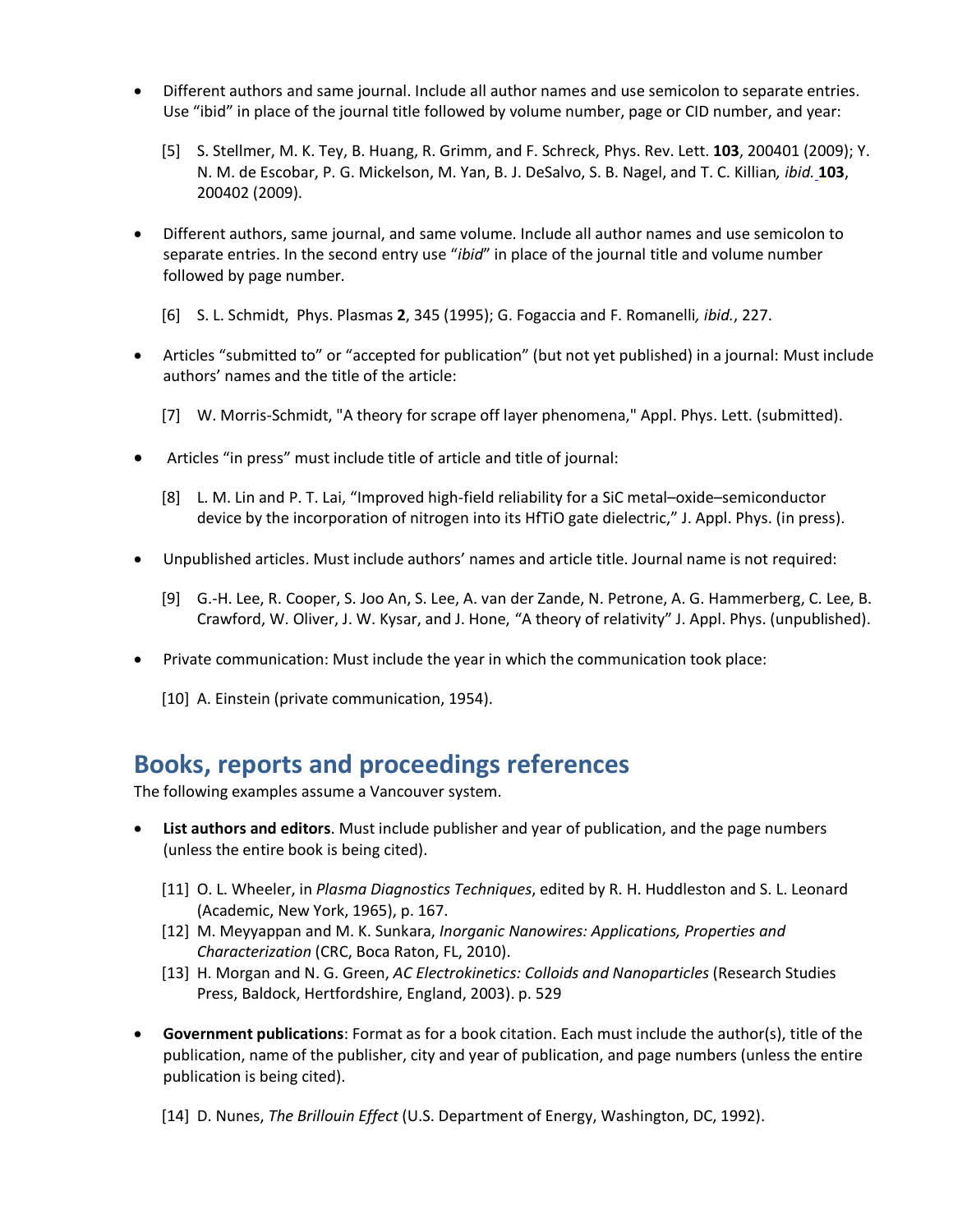- **Conference proceedings:** Include the list of authors, the title of the proceedings, the city and year of the conference, the name of the publisher (cannot be a laboratory or institution), city and year of publication (or the words —to be published), and the page numbers. Include the full list of editors, if they are given.
	- [15] S. L. Smith, D. Nunes, J. Doe, R. Setlock, A. J. Niedermeyer, B. C. Schaffstall, *Proceedings of Invited Papers, 4th International Conference on Plasma Physics*, Omsk, 1986, edited by I. I. Ivanovich (World Scientific, Singapore, 1987), Vol. 1, p. 23.
	- [16] G. Maroulis, *Atoms, Molecules and Clusters in Electric Fields* (Imperial College Press, London, 2006). H. Kurata, H. El-Samad, T.M. Yi,M. Khammash, and J. Doyle, "Feedback regulation of the heat shock response in *E. coli*," in *Proceedings of the 40th IEEE Conference on Decision and Control (2001)* (IEEE, 2001), Vol. 1, pp. 837–842.
	- [17] K. Nakamura, T. Saishoji, and J. Tomioka*, Semiconductor Silicon 2002*, The Electrochemical Society Proceedings Series, edited by H. R. Huffetal (Pennington, NJ, 2002), p. 554.
- **Laboratory report:** May only be used if first deposited with a national depository such as the National Technical Information Service. (Check with the NTIS librarian at 703-605-6000.) Materials or reports in electronic form—codes, data tables, etc.—may be uploaded as supplemental material files. If the paper is on deposit with NTIS, use the following format:
	- [18] See National Technical Information Service Document No. DE132450 L. (R. Newchuck, SESAME Tables, LANL Rep. 23453, 1983). Copies may be ordered from the National Technical Information Service, Springfield, VA 22161.
- **Report:** Include authors' names, report number, and year.
	- [19] S. Casalbuoni, H. Schlarb, B. Schmidt, P. Schmuser, B. Steffen, and A.Winter, TESLA Report 2005-01 (2005).

## **Miscellaneous reference types**

The following examples assume a Vancouver system.

- **Software manuals:** If published, use the book format; if not published, give the entire address for the software maker.
	- [20] C. M. Western, PGOPHER, a program for simulating rotational structure, University of Bristol, UK, see http://pgopher.chm.bris.ac.uk
	- [21] K. Hermann and L. G.M. Pettersson, StoBe software V. 3.6, deMon Developers Group, 2011, see http://www.fhi-berlin.mpg.de/KHsoftware/StoBe/.
- **MOLPRO:**
	- [22] H.-J. Werner, P. J. Knowles, R. Lindh, F. R. Manby, M. Schütz, *et al*., Molpro, version 2006.1, a package of *ab initio* programs, 2006, see http://www.molpro.net.
- **Thesis/dissertation:** Include the author, institution and year. Use the title if available.

[23] S. L. Goldschmidt, Ph.D. thesis, University of California, Los Angeles, 1985.

• **Web sites:** It is permissible to include web sites as adjuncts to acceptable references.